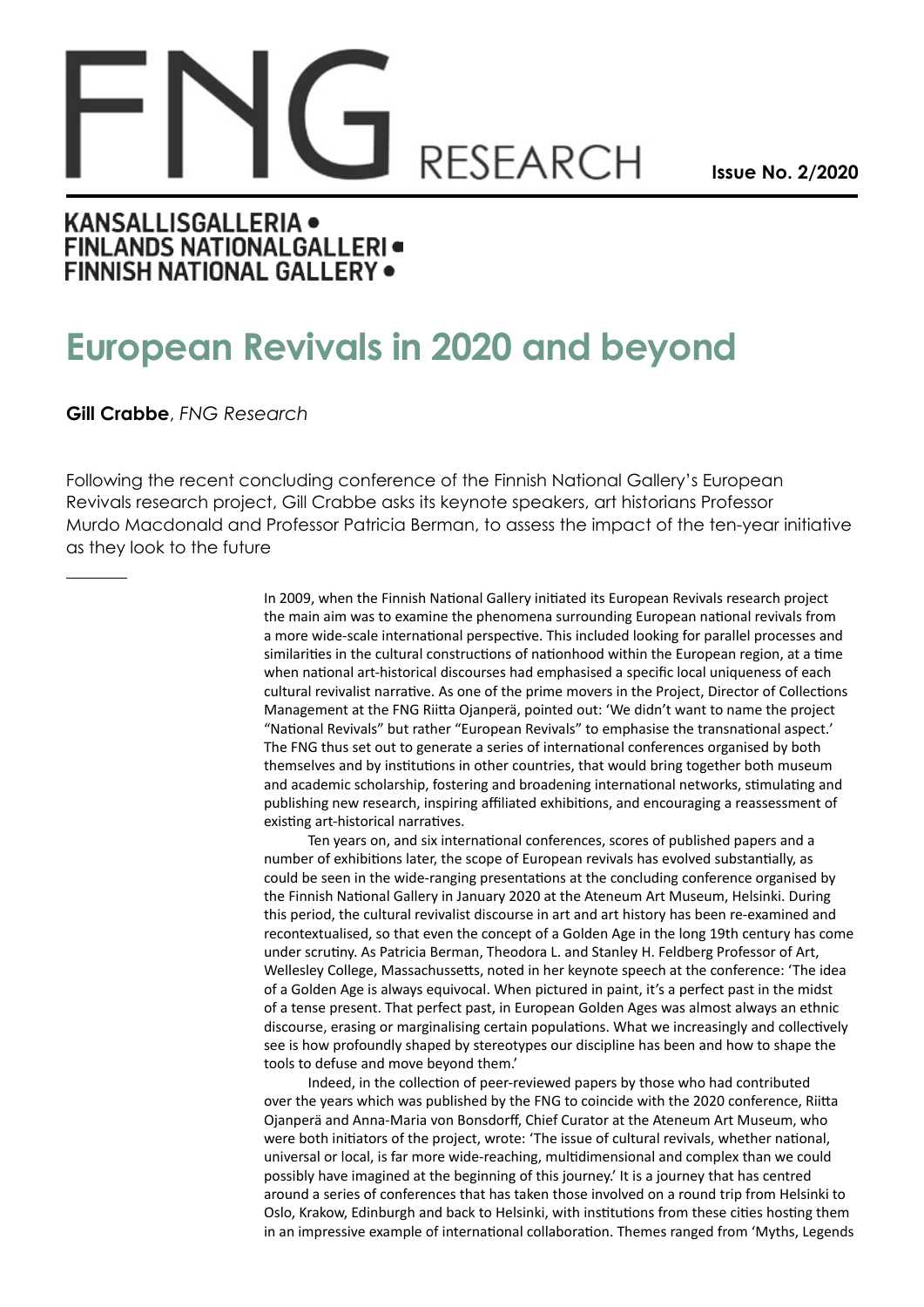*--- FNG Research Issue No. 2/2020. Publisher: Finnish National Gallery, Kaivokatu 2, FI-00100 Helsinki, FINLAND.* © All rights reserved by the author and the publisher. Originally published in **<https://research.fng.fi>** 



**Finland's so-called national epic poem,** *The Kalevala***, has been a springboard for much Finnish art production in the construction of a national cultural heritage, such as Joseph Alanen's painting**  *The Wild Duck and the Celestial Bodies***, 1919–20, tempera on canvas, 40.5cm x 55.5cm Collection Maine Wartiovaara née Alanen, Finnish National Gallery / Ateneum Art Museum** Photo: Finnish National Gallery / Jenni Nurminen

 $①$  sees.

and Dreams of a Nation' (2009) to 'Artists' Colonies and Nature' (2015), 'Aesthetic Values in the National Context' (2014), 'Modern Identities' (2012) and 'Cultural Mythologies around 1900' (2017).

This year, the concluding conference theme 'Art, Life and Place: Looking at European Transnational Exchange in the Long 19th century' chose to focus on the importance of place in the context of artistic life and practice, including artists' communities, geographical environments, social spaces and studio contexts in the period from the 1870s to 1930s. The papers presented covered geographies as diverse as the European Arts and Crafts in the US, Byzantine architectural style in Balkan historiographies, Scandinavian-Romanian connections in national art, feminine abstraction in the work of Swedish artist Hilma af Klint, and European artists and the East, to name a few. Ideas of place were challenged, as new knowledge and wider perspectives gained over the past ten years have prompted a reassessment of notions of the status of nations, challenging assumptions made in the use of terms such as 'peripheral nations' in the European context. In fact the Project as a whole has re-shaped thinking in this area. 'I think that the mining of political and art history at the European Revivals conferences problematises the notion of a "periphery",' says Prof Berman. 'As we increasingly acknowledge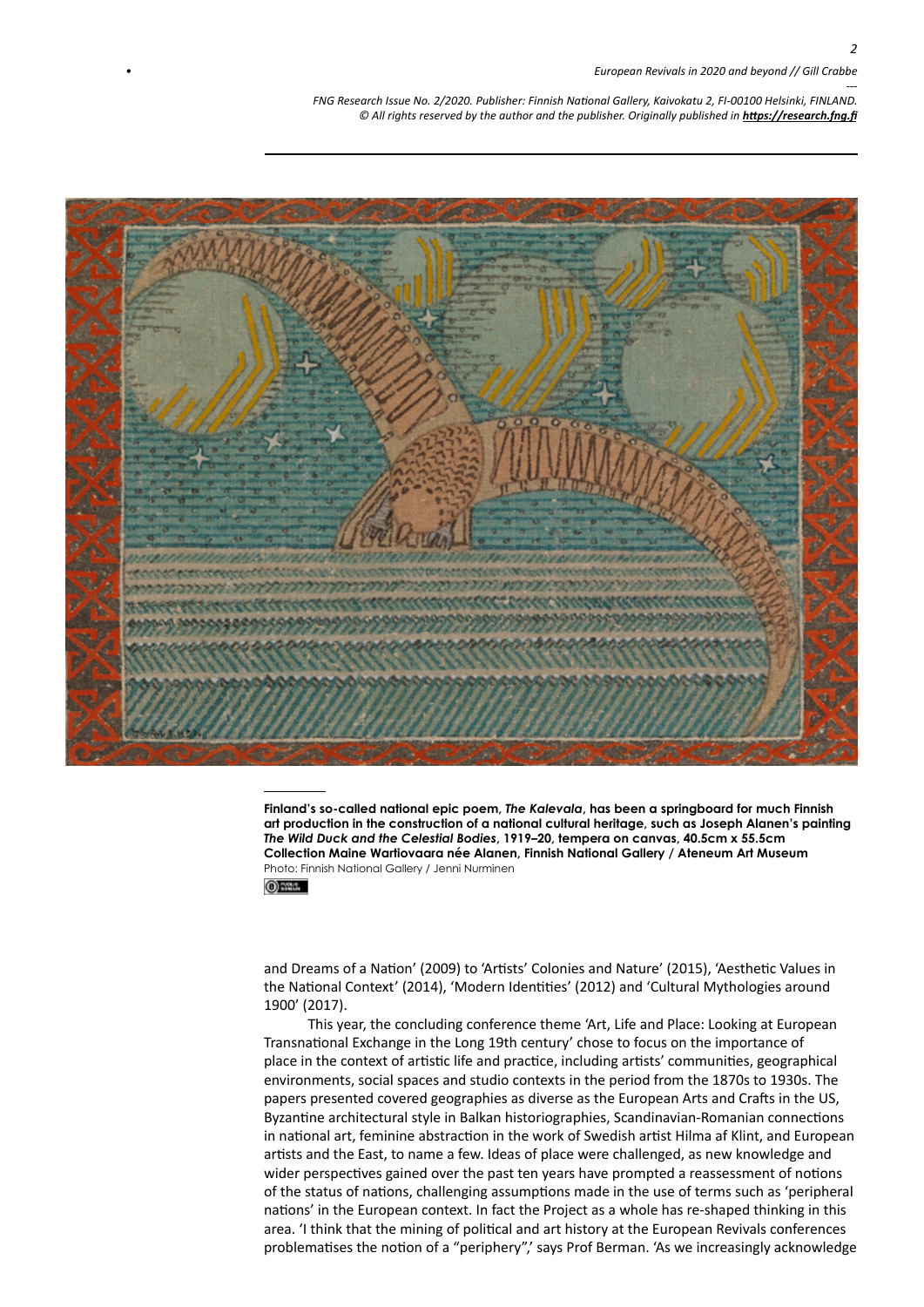*3*

*--- FNG Research Issue No. 2/2020. Publisher: Finnish National Gallery, Kaivokatu 2, FI-00100 Helsinki, FINLAND.* © All rights reserved by the author and the publisher. Originally published in **<https://research.fng.fi>** 

that French, British, and German history writing was part of imperial enterprise, we can recalibrate our sense of a periphery. The conferences have been invaluable in this effort.'

Indeed there are many ways in which the European Revivals project has had a significant impact both on the knowledge base of art historians and their approaches to the discipline. Professor Berman, points out that 'those who have participated in the conferences have offered very specific regional or local case studies, dense in primary documentation, that consider historical memory and narration as critical components of modernism and modernity. The intervention of experts in a variety of area studies highlights both regional specificity and normative processes of cultural retrieval. It is this important mixture of voices and areas of focus, shared through papers and discussion, that enables us to revise our individual work. The conferences are important in that they have built on these networked and intersecting ideas over many years, resulting in careful and sustained discussions of cultural production.'

For Murdo Macdonald, Emeritus Professor of the History of Scottish Art, University of Dundee, who presented the final keynote speech of the 2020 conference, 'European Revivals has done a great deal to enhance a pluralistic vision of the realities of art. Since 2009, the world has become less politically predictable, but the basic dynamics that revivalist thinking addresses – taking cultural heritage seriously and challenging the destruction of the environment – remain the same. The difference from 2009 is that the relevance of that thinking is now more obvious than it was.'

Indeed, in enhancing such pluralistic visions one of the hopes for the Project that both Riitta Ojanperä and Ateneum Art Museum Director Marja Sakari foregrounded in their addresses to the 2020 conference, was to stimulate forums for challenging the art-historical canon. This is something that Prof Macdonald underlines. 'Simply by insisting on the recognition of revivalist themes alongside more established approaches, has paved the way for a re-assessment of "canonical" artists,' he says. 'The European Revivals project became an extended part of my thinking, for example as a point of international reference in my 2017 chapter "James Macpherson's *Ossian* and European Art". It continues to inform my work,' he explains.

'In my research into the roots of the Celtic revival of the 1890s in James Macpherson's *Ossian*, written in the 1760s, I had for years been intrigued by the Ossian work J. M. W. Turner painted in 1802, which had been lost. It was of clear importance to Turner as it was one of the paintings he exhibited at the Royal Academy of Arts in London in the year he was appointed an Academician. In 2013, I had the good fortune to identify it with the help of Eric Shanes, who was at that time completing his book, *Young Mr Turner*, for Yale University Press. The painting is in the Fitzwilliam Museum in Cambridge and has now had its original title restored.<sup>1</sup> It is such painstaking research into areas hidden from history that has opened up the art-historical canon to far more diversity. As Prof Berman points out: 'Once the older national canons begin to be interrogated as narratives that were shaped at particular moments for specific political purposes, the larger, more robust, more diverse community of producers and types of production enter into the museum conversation. Of course, feminist interventions have also slowly broken open older canons of genius and mastery over the last five decades.'

The Project has shown particular initiative in how it has brought scholars and museum professionals together and developed networks for the evolution and sharing of knowledge. 'The fact that European Revivals was an academic research project led from the Finnish National Gallery has also been exemplary in breaking down the bureaucratically-erected

<sup>1</sup> Since being acquired by the Fitzwilliam Museum in 1925, the painting has existed under various speculative titles, including *The Trossachs* and *Welsh Mountain Landscape.* The correct title, *Ben Lomond Mountains, Scotland: The Traveller – Vide Ossian's War of Caros,* has now been restored. For the identification see Murdo Macdonald and Eric Shanes 'Turner and Ossian's The Traveller', *Turner Society News*, Autumn 2013, 4–7. See also Murdo Macdonald, 'Ossian and Visual Art – Mislaid and Rediscovered', *Journal for Eighteenth Century Studies*, Vol 39, no 2, June 2016, 235–48, in particular 237–40, (section II, 'J . M. W. Turner's interest in Ossian').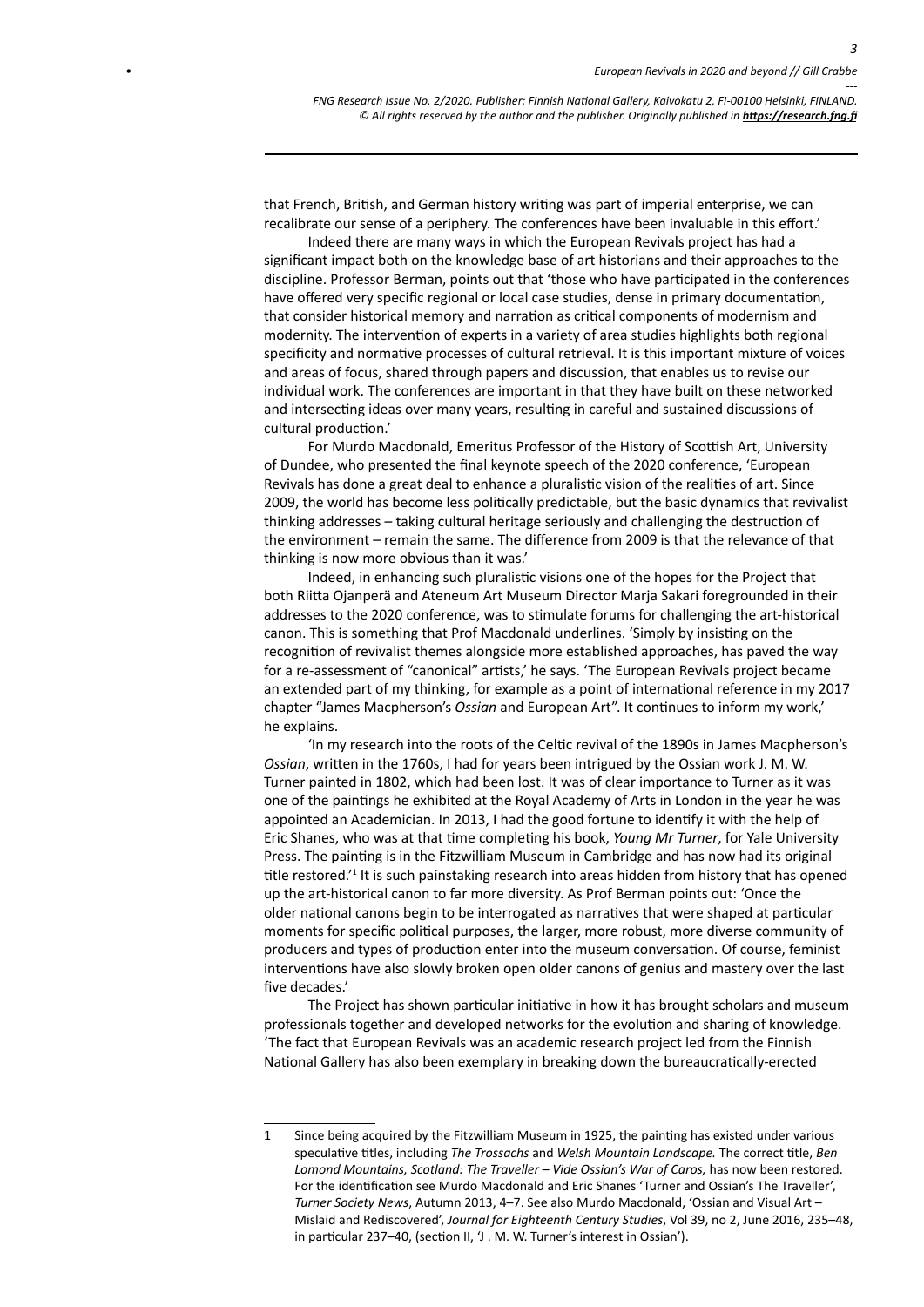*--- FNG Research Issue No. 2/2020. Publisher: Finnish National Gallery, Kaivokatu 2, FI-00100 Helsinki, FINLAND.* © All rights reserved by the author and the publisher. Originally published in **<https://research.fng.fi>** 



**A number of Finnish artists explored esoteric themes in their work, reflecting a common interest among many cultures of the European revivalist period. Hugo Simberg,** *Fantasy***, 1896, watercolour and gold on paper, 16cm x 15cm Finnish National Gallery / Ateneum Art Museum** Photo: Finnish National Gallery / Hannu Aaltonen $①$  and  $③$ 

barriers between "art historians" and "museum or gallery professionals",' Macdonald points out.

Prof Berman agrees. 'All too often, museum-based scholars and academic-based scholars share ideas within separate arenas and do not always honour the institutional frames into which we introduce our scholarship. The fact that as a community, the European Revivals scholars can think together about how to analyse history as embedded in art history enriches us all. The presence of a network of experts who are enthusiastic about sharing information and perspectives, and who have both the possibility and track record of collaboration, is really precious. Dissertations have been launched and supported, articles shared, critiques offered, and everyone has been enriched, both in the conference hall and in unfolding dialogues. As such, the communities of museum and academic scholars – who are sometimes not as sympathetic to the other's functional mandates as we would all like – are important intellectual partners.'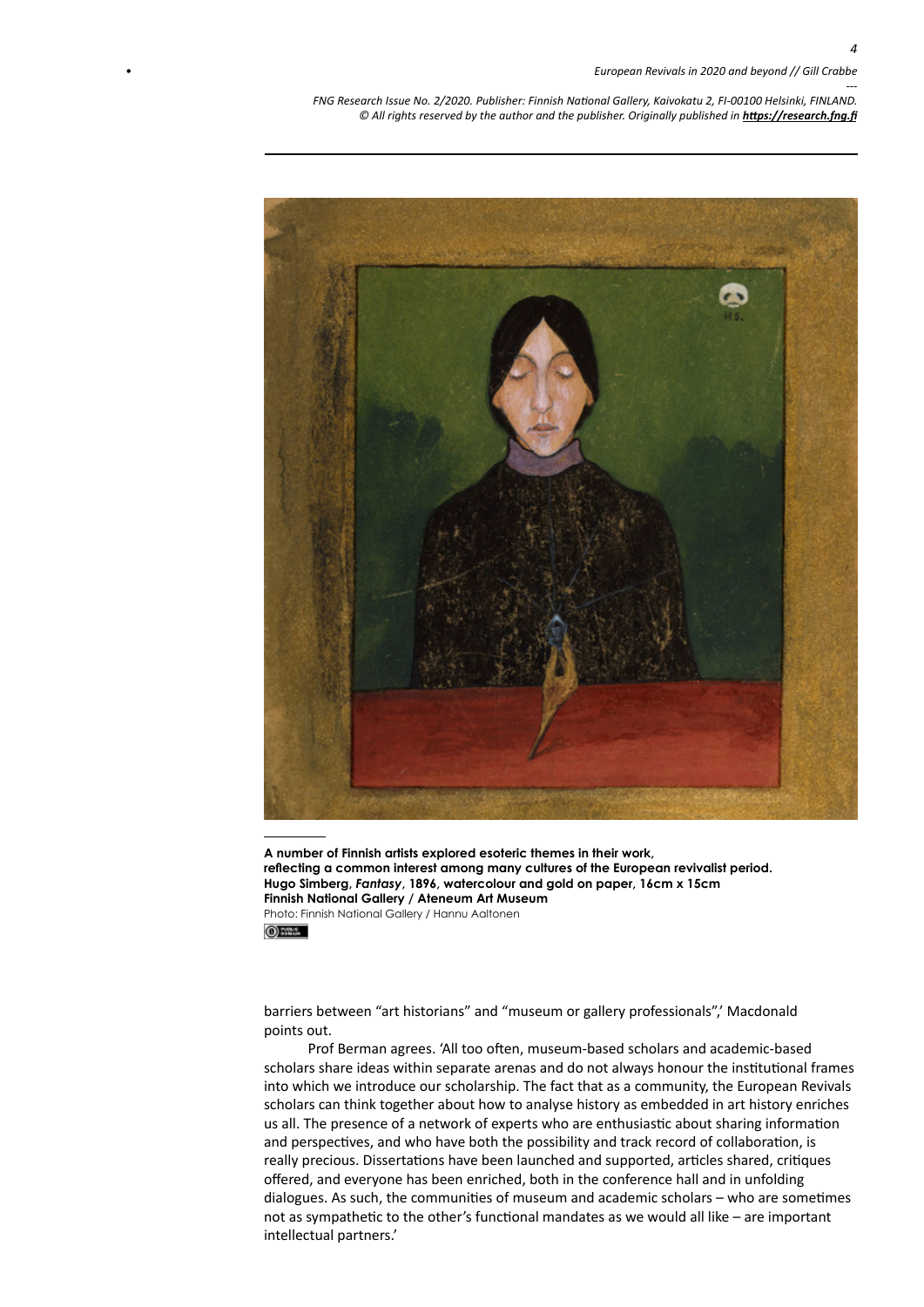*5*

*--- FNG Research Issue No. 2/2020. Publisher: Finnish National Gallery, Kaivokatu 2, FI-00100 Helsinki, FINLAND.* © All rights reserved by the author and the publisher. Originally published in **<https://research.fng.fi>** 

Prof Berman also drew attention to the significance for the research community of the FNG's compilation of peer-reviewed articles in *European Revivals: From Dreams of a Nation to Transnational Exchange*. 'The publication as both a print and an online resource contributes to the endless rethinking of art-historical reconsiderations of the roots and practices of modernism.'

One particular theme that has gained traction through the cycle of conferences is the importance of distinguishing between nation-building and nationalist expansionism. 'The European Revivals project has had little to say about the imperial nations, except in so far as they have attempted to incorporate smaller nations into their empires. So it is important to distinguish the nationalisms of large and small nations,' says Prof Macdonald. 'That raises interesting research issues. For example, Theosophy in particular has been explored throughout the project. That movement has often been closely linked to radical political change (e.g. Annie Besant in India). It intrigues me that it can also be found in art circles at the heart of the very empires that may be resisting that radical change. The symbolist painter George Frederic Watts in England is an example. Along with his Scottish wife Mary Fraser Tytler he took a strong interest in Theosophy. Mary Watts is important both from that spiritual perspective and also as a remarkable Celtic revivalist.'

'Furthermore, the imperial nations are by no means monolithic and have within them movements which can be considered cognate with the small-nation revivals explored in the European Revivals project,' he continues. 'It would be interesting to explore further the connections with such analogous movements, for example the Arts and Crafts movement in England.'

It is natural that the increased knowledge and wider perspectives gained from the project has and will continue to stimulate further research questions, and some of these were pointed up in Prof Macdonald's address to the 2020 conference, as he pondered the future. One research issue he highlighted that could be addressed is the relationship between revivals and environmental thinking. 'Revivals are reactions to cultural loss, and cultural loss in the modern period is almost invariably accompanied by environmental loss, both in the sense of loss of place to populations forced to migrate, and in the sense of the actual destruction of place. Such environmental loss is consequent on several centuries of developing industrialisation and "rationalisation" of land use. Thus cultural revivals always have the potential to draw attention to environmental issues. This is becoming more and more evident today as global warming takes hold and indigenous cultural knowledge is seen to be based on models of environmental sustainability that industrial models lack. It is no accident that one of the leaders of the Celtic revival, Patrick Geddes, was also a pioneer of the discipline of Ecology,' he points out.

The relevance of this issue for contemporary artists has been seen in the growing number of exhibitions on ecological themes and Prof Macdonald also pointed to the wider potential for future research into contemporary artists' responses to revival movements. 'Contemporary art and cultural revivals is certainly a direction that could be developed from an international research perspective,' he says. 'That gets back to challenging the canon. Very few people think of contemporary art and revival art as even compatible, yet one finds both Finnish and Scottish artists uniting the two – the Finns in re-imagining themes from the *Kalevala*, and the Scots in responding to *Ossian*. But one can go further and note that much contemporary art has a revivalist quality. Joseph Beuys's Scottish travels with Richard Demarco in the Scottish Highlands are a case in point. As Lucy Lippard demonstrated in her book *Overlay* (1983), one also finds land artists from the 1960s onwards intrigued by prehistoric work from an aesthetic rather than an antiquarian point of view, an approach in common with the revivalists around 1900. Such links enable a much wider research appreciation of what artists are actually picking up on in their work.'

The 2020 conference also gave time to consider how to move forward collectively and practically, now that the European Revivals project has drawn to a conclusion. Prof Macdonald suggests that a successor project to European Revivals could pursue wider local-and-global connectivity to good effect, whether through cognate revivals in India and Japan, or through the work of early American feminists. 'I think it would, for example, be fruitful to study revivals around 1900 in India (Tagore, Coomaraswamy) and Japan (Okakura), and their close connections with European and American revivals.'